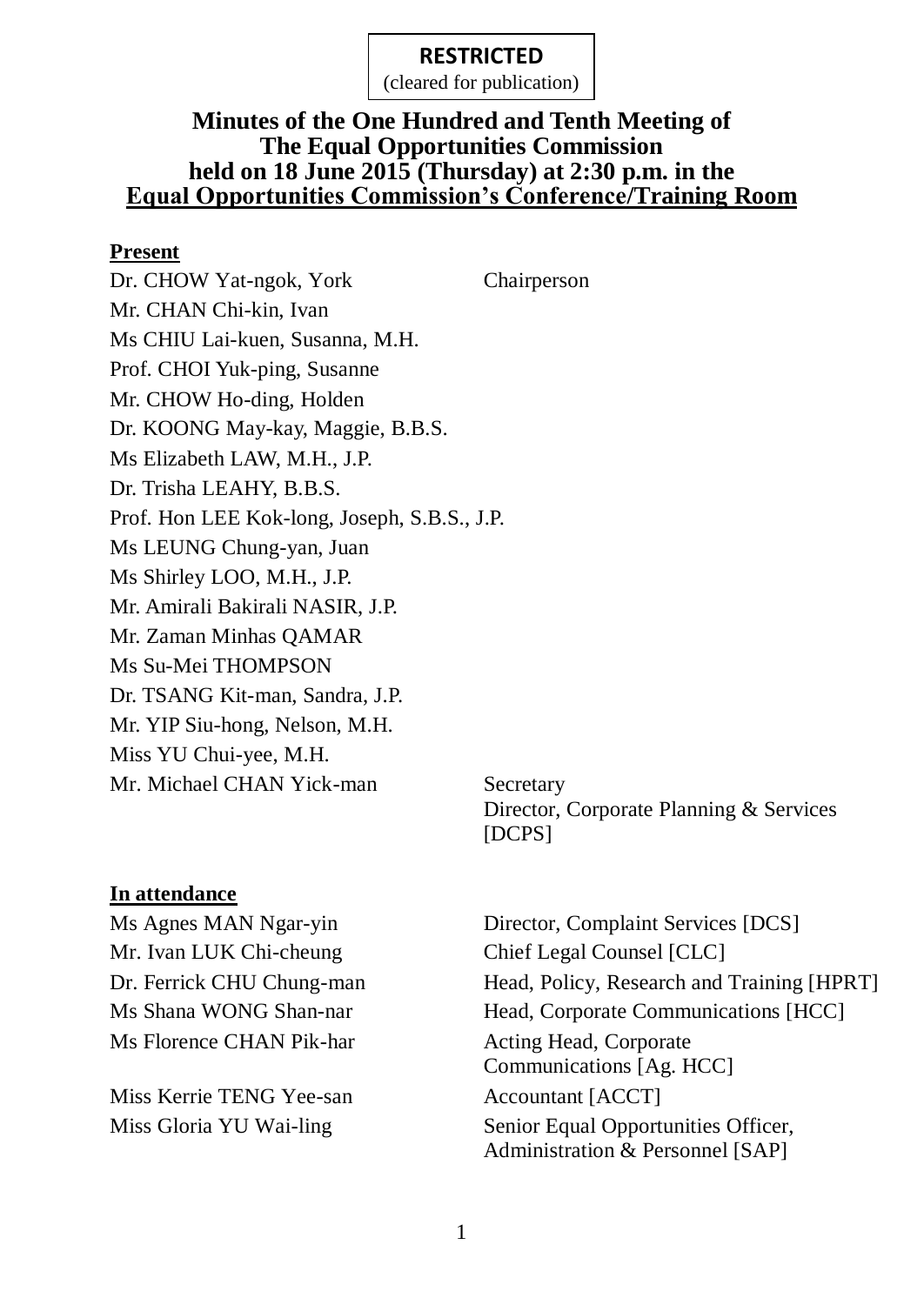#### (cleared for publication)

#### **I. Introduction**

1. The Chairperson (C/EOC) welcomed all Commission Members (Members) in particular, six new Members, Mr. CHAN Chi-kin, Ivan, Prof. CHOI Yuk-ping, Susanne, Ms Elizabeth LAW, M.H., J.P., Ms LEUNG Chung-yan, Juan, Ms Shirley LOO, M.H., J.P. and Miss YU Chui-yee, M.H. to the  $110<sup>th</sup>$  Meeting. C/EOC said that it was his usual practice to have individual meetings with new Board Members to better understand their views and concerns on EOC's work. He would contact new Members one by one to arrange for meetings in the coming one to two months.

2. C/EOC said that a press briefing would usually be held after the meeting. However, for this meeting, a press release on the major items considered would be issued instead as it was expected that media attention would be focused on the electoral reform.

## **II. Confirmation of Minutes**

3. The draft minutes of the  $109<sup>th</sup>$  EOC Meeting issued to Members on 16 April 2015 were confirmed without amendments.

*(The Hon Prof. Joseph LEE joined the meeting at this juncture.)*

## **III. Matters Arising**

4. Members noted that matters arising from the last meeting requiring attention had been placed under the new agenda for this meeting for consideration.

## **IV. New Agenda Items**

## **Election and Endorsement of new EOC Committees Membership**

(EOC Paper No. 10/2015, revised Appendix I to EOC Paper No. 10/2015 tabled)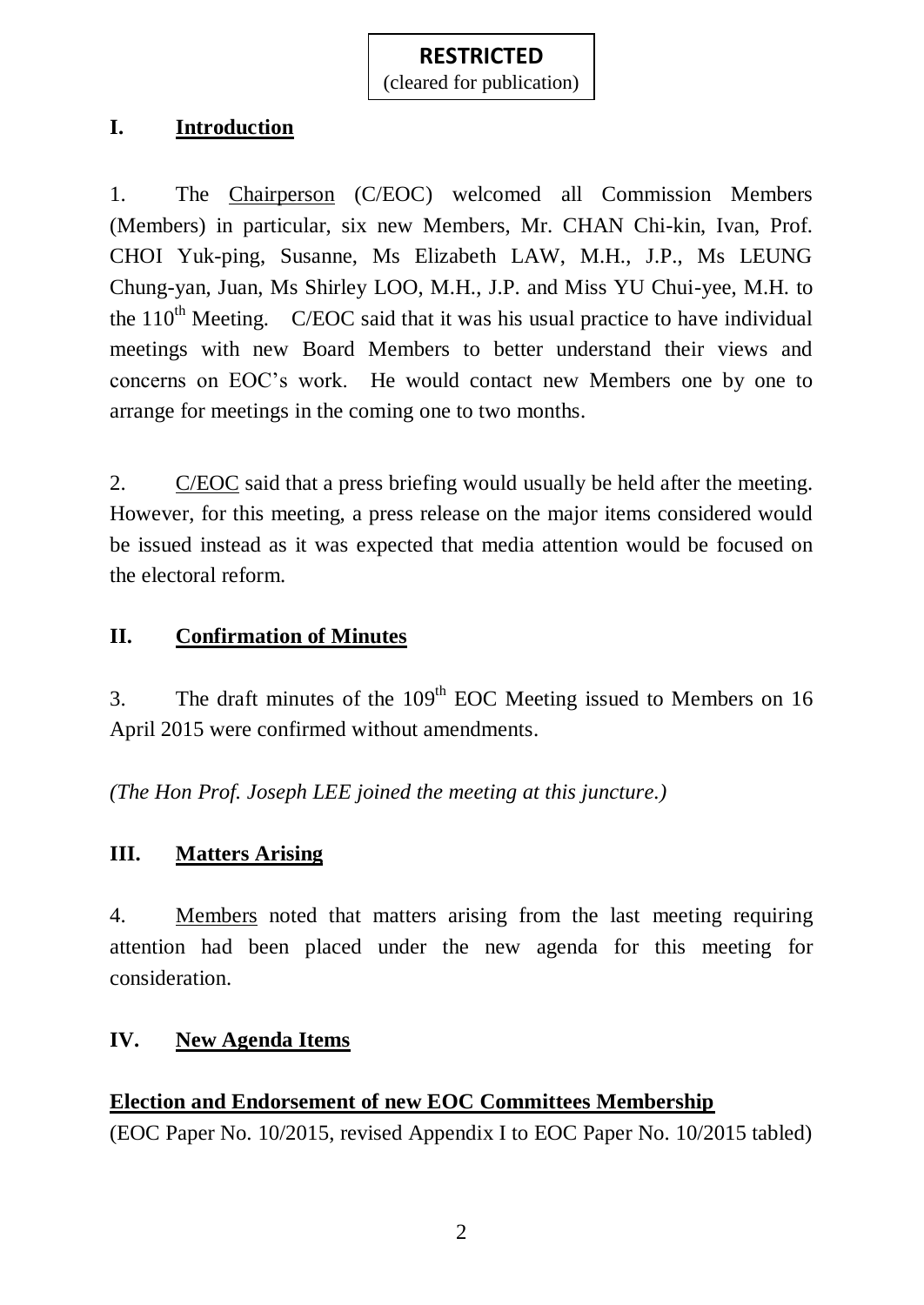## **RESTRICTED** (cleared for publication)

5. DCPS explained to Members the details contained in EOC Paper No. 10/2015 and the revised Appendix I to the said paper tabled. Members noted that the original proposal for the Chief Operations Officer (COO) to be a co-opted Member of the 4 EOC Committees was withdrawn as there might be perceived conflict of interest for the COO who was a full time staff with executive responsibility to become a co-opted Member. Members noted that C/EOC also has an executive role and was appointed by the Chief Executive on a full time basis in accordance with the ordinance to perform the functions and exercise the powers of the Commission. The two circumstances were therefore different. Members approved the new EOC Committees Membership as listed in the revised Appendix I of EOC Paper No. 10/2015 tabled.

6. On the Deputy Convenership for the Administration and Finance Committee (A&FC), Dr Maggie KOONG withdrew from the nomination that she received due to her interest to become the Convener for the Community Participation and Publicity Committee (CPPC), of which a nomination has been made. It was her wish to take up convenership for one committee only. As such, at the meeting, Ms Susanna CHIU nominated Ms Elizabeth LAW as Deputy Convener for the A&FC and the nomination was accepted. Since there was only one nomination for convener and deputy convener each for A&FC, CPPC and LCC, and one nomination for convener for the Policy, Research and Training Committee (PRTC), approval was given by the EOC Board for their appointment.

7. As there were two nominations, election for Deputy Convener for PRTC was required and by secret ballot was conducted among the PRTC Members at the meeting. Before the voting commenced, C/EOC expressed that he would not participate in the voting. Of the two nominees, Mr. Nelson YIP obtained more votes and there was 1 abstention. Consequently, Mr. Nelson YIP was elected as Deputy Convener with approval from the Board. The conveners and deputy conveners for the term of office from 20 May 2015 to 19 May 2017 were as follows:

A&FC: Convener: Ms Susanna CHIU Deputy Convener: Ms Elizabeth LAW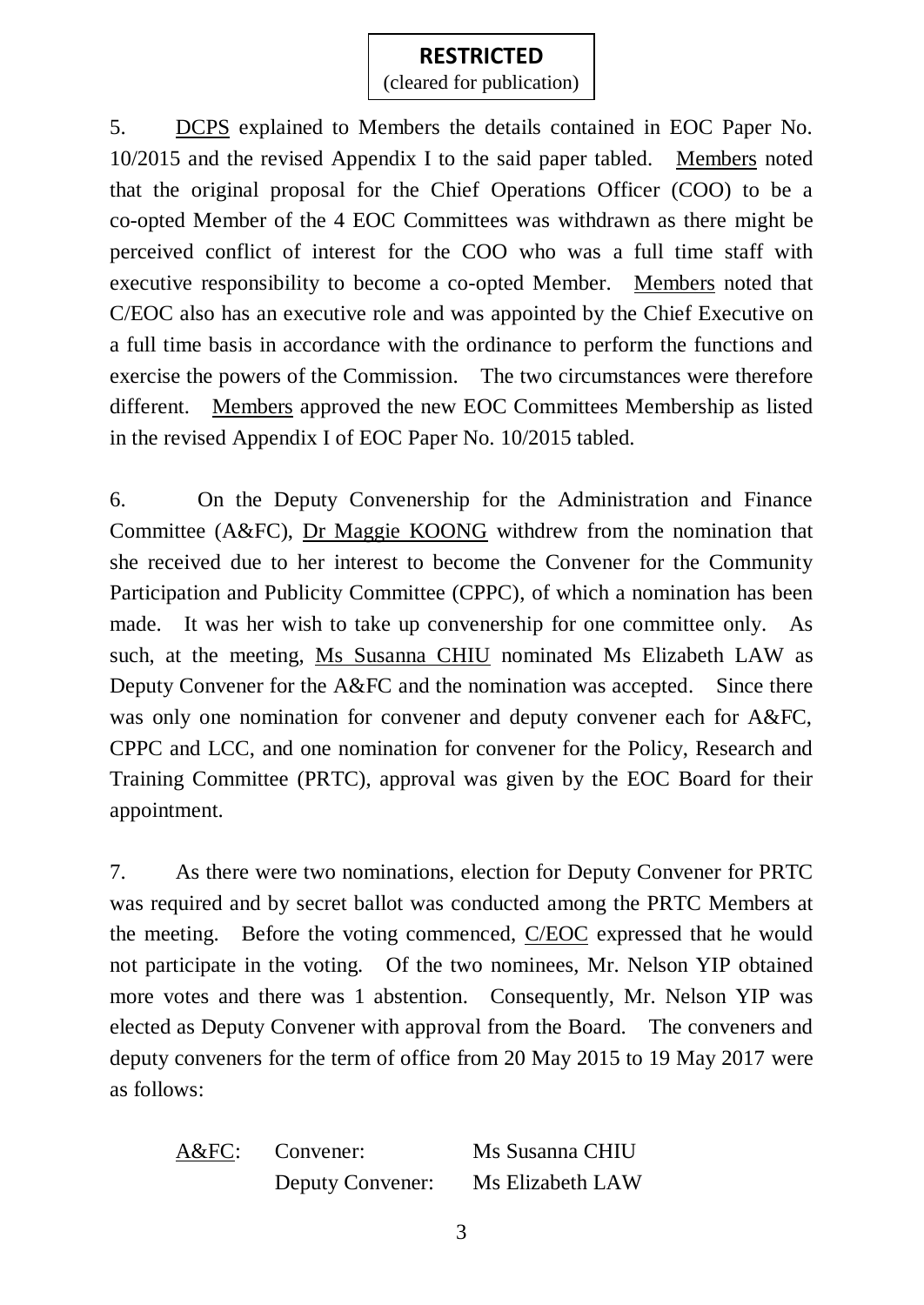(cleared for publication)

| CPPC: | Convener:               | Dr. Maggie KOONG         |
|-------|-------------------------|--------------------------|
|       | <b>Deputy Convener:</b> | Ms Shirley LOO           |
| LCC:  | Convener:               | Mr. A B NASIR            |
|       | <b>Deputy Convener:</b> | Dr Trisha LEAHY          |
| PRTC: | Convener:               | <b>Prof Susanne CHOI</b> |
|       | <b>Deputy Convener:</b> | Mr. Nelson YIP           |

## **Progress on The Discrimination Law Review**

(EOC Paper No. 11/2015)

8. CLC briefed Members on the latest progress of the Discrimination Law Review (DLR) as detailed in EOC Paper No. 11/2015. Members noted that there were approximately 124,000 submissions received. Approximately 200 submissions from organizations had been identified so far, and the remainder were from individuals. The EOC was now in the process of analyzing and recording the responses in a database. The analysis was both quantitative and qualitative. On 11 June 2015, a briefing was provided to a Member at his request on how the responses were processed, including the data categorization and input methodology. Mr Holden CHOW said that he attended the briefing on 11 June 2015 and was very satisfied with the briefing. He noted that the volume of the responses was huge and the task was difficult. He thanked the staff concerned who had conducted the briefing for him.

9. C/EOC said that the Discrimination Law Review was an enormous and important task of the EOC. It was the first time that the EOC conducted such a comprehensive review of all the 4 discrimination laws in Hong Kong based on our implementation experience and developments in EO laws. When the responses were analyzed, submissions would be provided for consideration by the Government with detailed rationales and principles behind. Members' views would be sought before the submission to the Government was to be made.

10. Members noted EOC Paper No. 11/2015.

## **Progress Report on Feasibility Study on Legislating against Discrimination**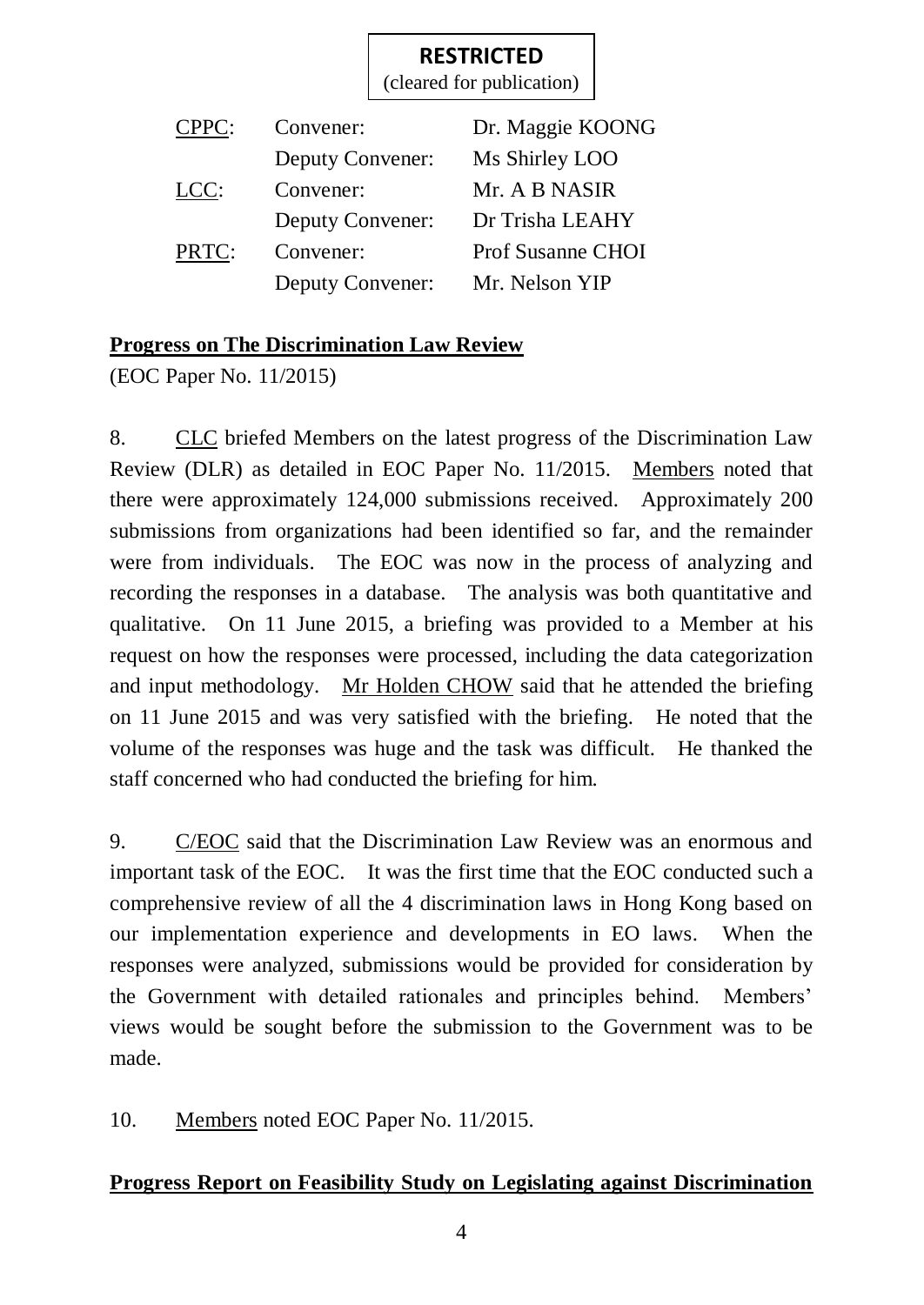## **on the Grounds of Sexual Orientation, Gender Identity and Intersex Status** (EOC Paper No. 12/2015)

11. HPRT highlighted to Members the progress of the Feasibility Study on Legislating against Discrimination on the Grounds of Sexual Orientation, Gender Identity and Intersex Status (the Study) as contained in EOC Paper No. 12/2015. For the benefit of new Members, HPRT also informed that protection for sexual minorities against discrimination was one of the five strategic priority work areas of the EOC confirmed at the June 2013 EOC Board Meeting. Views from the public on the five priorities were also invited at the EOC's Annual Forum 2013. The proposal to undertake the Study was first reported to Members at the 104<sup>th</sup> EOC Meeting held on 19 December 2013. Views from Members would be sought when the draft Study report was available.

12. C/EOC said that when the draft Study results were ready, a special meeting might be convened to seek Members' views. In response to a question raised by Ms Susanna CHIU, C/EOC said that press conference and media interviews would be arranged to help explain details of the report to the public and the Study report would be provided to the Government. The EOC might also accept invitations from stakeholder groups to explain the details of the Study report.

13. Members noted EOC Paper No. 12/2015.

## **Reports of the Legal & Complaints Committee (LCC), Community Participation & Publicity Committee (CPPC), Policy and Research Committee (PARC) and Administration & Finance Committee (A&FC)** (EOC Paper No. 14/2015)

14. HPRT, CLC, HCC and Ms Susanna CHIU, Convener of A&FC highlighted to Members the major work of the PRTC, LCC, CPPC and A&FC respectively.

*(The Hon Prof Joseph LEE left the meeting at this juncture.)*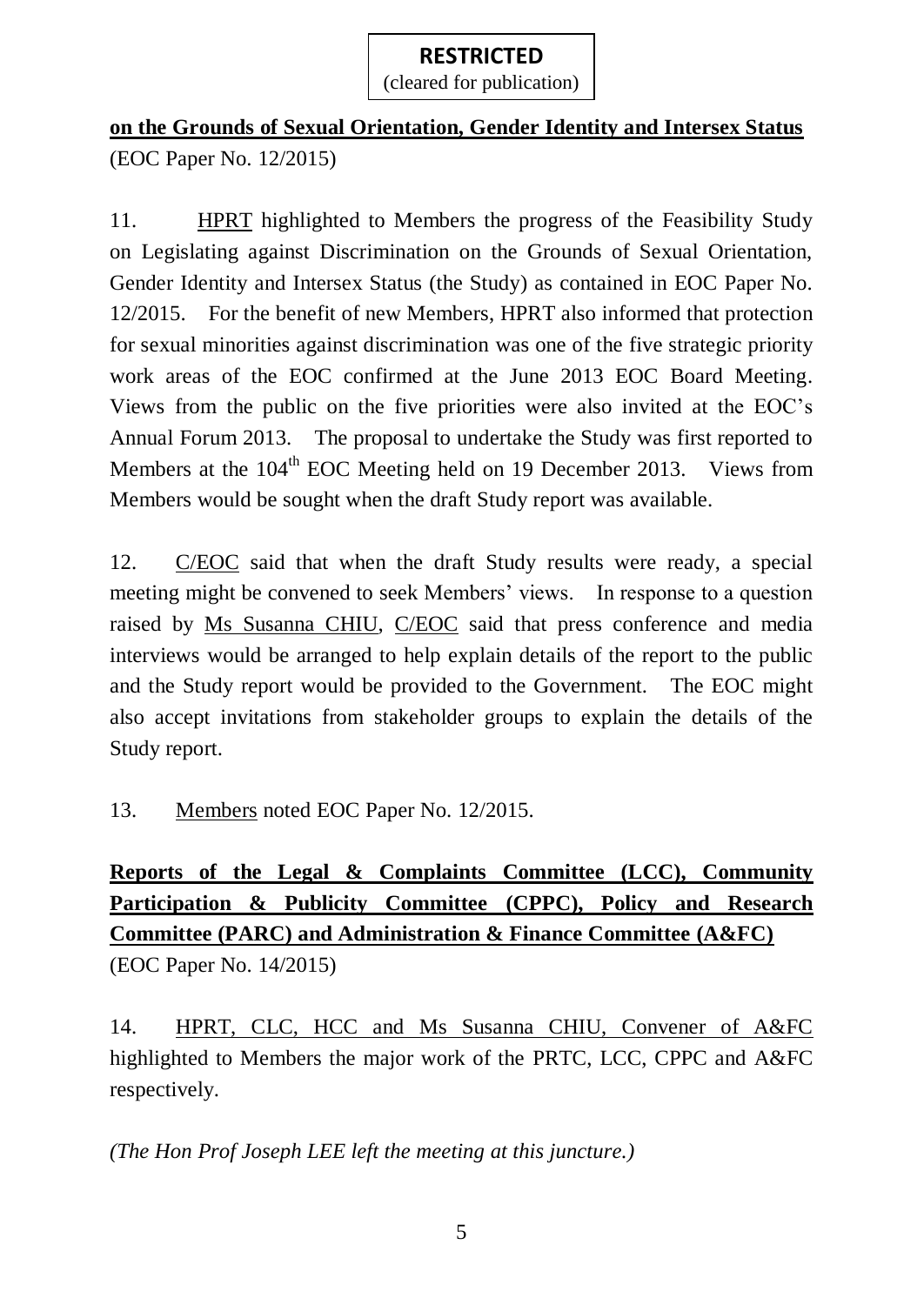(cleared for publication)

15. On the work of the PRTC in raising the awareness of student leaders on the prevention of sexual harassment in organizing student activities, including orientation camps for freshmen, Members expressed their views and disappointment in that there were still games of a sexual nature which might amount to harassment in university orientation camps reported by the press from time to time over the past ten years. They viewed that more was needed to be done from the education and the media fronts. Dr Trisha LEAHY said that this was an issue which was prevalent in overseas universities also, not just Hong Kong. Sometime students fail to understand the seriousness of their actions and consider that they are just having fun. Universities have to do more on this issue, as they have a responsibility to foster a culture free from discrimination and harassment on their campuses. Members further deliberated on this issue and it was suggested that a designated hotline could be set up in the EOC for the prevention of sexual harassment in tertiary institutions. Students participating in activities and orientation camps should be empowered also to say no to distasteful games or harassment of any kind. Members generally discussed on the media's portrait of women and their demeaning comments and images, and the recent survey done by the Women's Foundation related to this subject. The issue of violence against women which very often related to sexual harassment, cyber violence and cyber bullying were also touched upon. Members also suggested the EOC to approach tertiary institutions to set up guidelines on organizing orientation camps and to encourage student leaders to consider other ways of organizing such functions and designing orientation activities.

16. Prof Susanne CHOI said that past researches done had shown that male as well as female students had experienced sexual harassment. However, she could not find educational materials describing male victims from EOC's online resources. She suggested that the EOC could include more of such cases in its educational and training kits.  $C/EOC$  said that the EOC's liaison meetings with tertiary institutions had shown results in that there were designated EO officers appointed by some principals/vice chancellors of universities to deal with EO issues and the number of student leaders who had participated in the workshop organized by the EOC this year on anti-sexual harassment had increased significantly. The EOC would continue with its work on this area.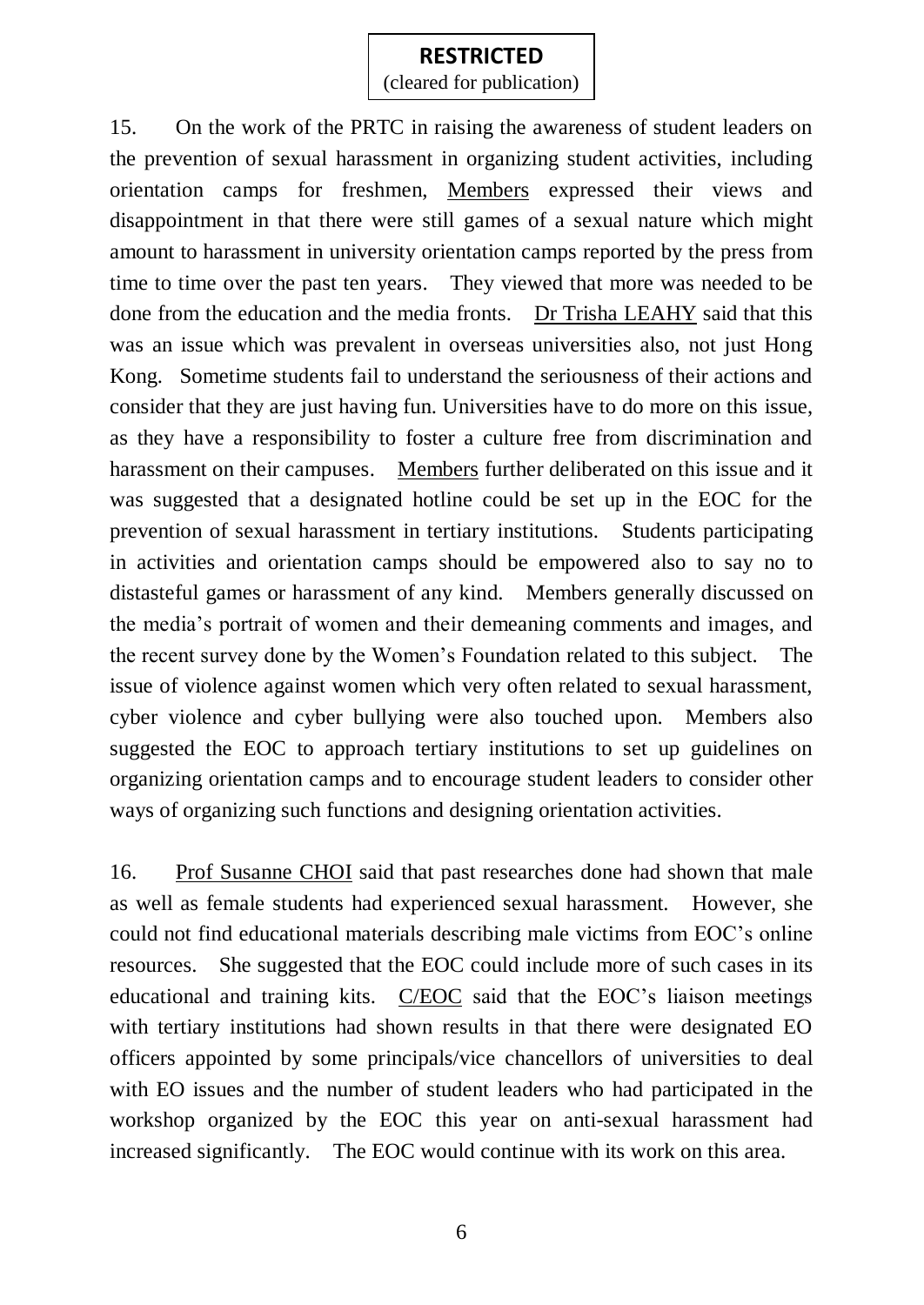(cleared for publication)

17. Members also generally discussed the "Study on Pregnancy Discrimination in Small and Medium Enterprises" which report was to be available in April 2016 and the related family friendly measures adopted by employers.

18. Members noted EOC Paper No. 14/2015.

*(Mr ZM QAMAR left the meeting at this juncture.)*

## **Chairperson's Quarterly Report**

(EOC Paper No. 15/2015)

19. EOC Paper No. 15/2015 presented to Members the Chairperson's quarterly report for the period from mid March to mid June 2015. C/EOC said that the paper mainly highlighted the position statements issued on topical issues, line-to-take in response to media reports and some key observations/comments made by him and the public functions he attended related to EOC's work. Many of EOC's comments and views were reported by the media which were useful in enabling the public to understand our work and position. Views and advice from Members were welcome.

20. Members noted EOC Paper No. 15/2015.

## **Delegation of Functions and Powers under the Anti-Discrimination Legislation** (EOC Paper No. 16/2015)

21. DCPS explained to Members the details contained in EOC Paper No. 16/2015 which was to seek their consent to delegate in writing certain statutory powers and functions of the Commission, which are necessary to facilitate the smooth operation of the Commission's work and to ensure efficient use of its resources.

22. Members noted that a number of the Commission's statutory functions and powers were delegated to various persons and committees on various occasions previously. With a new staff and functional structure being put in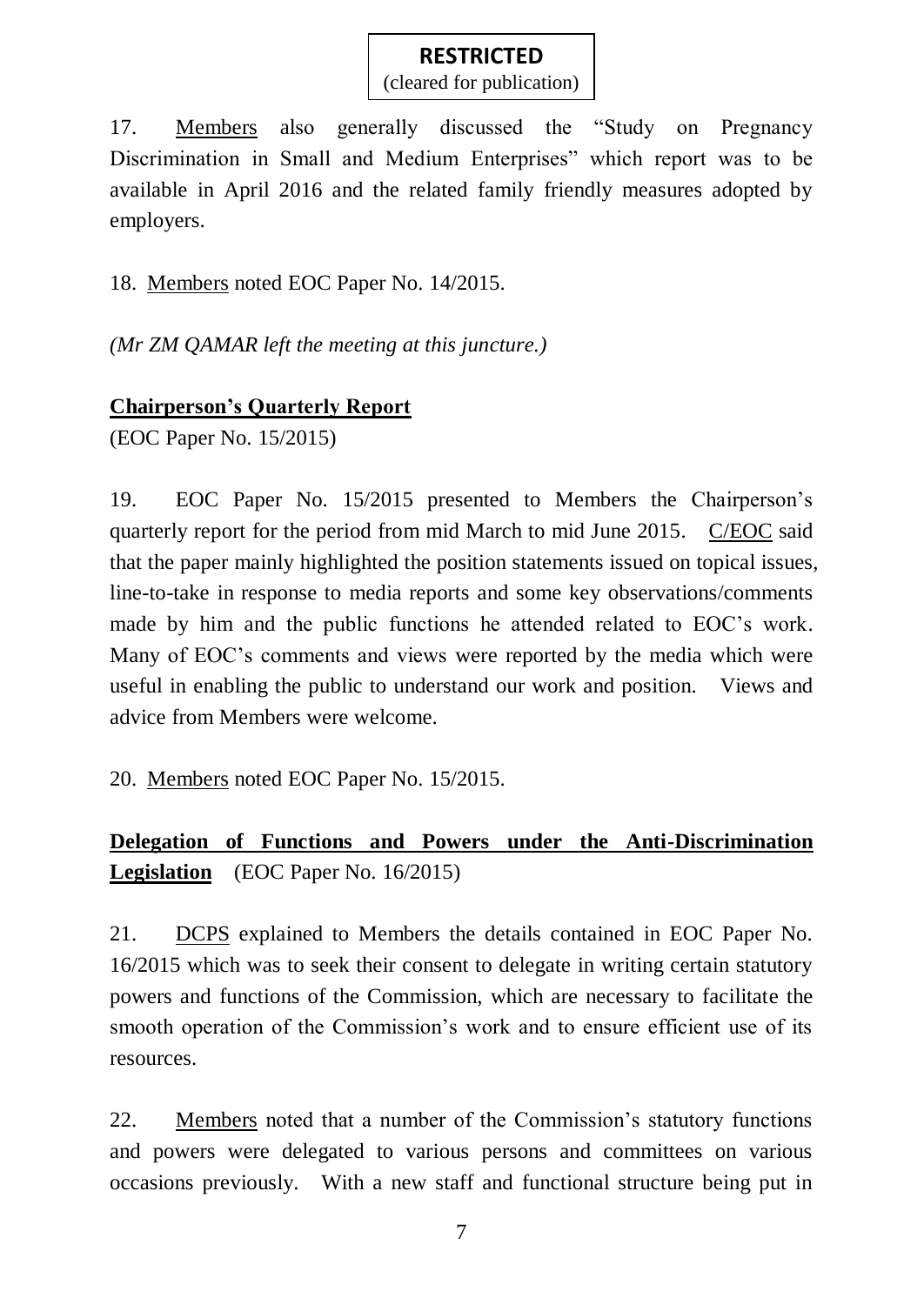(cleared for publication)

place from 1 June 2015, there was a need to consider other delegations of EOC's functions and powers as necessary for the sake of completeness and operational efficiency. Most of the proposed amendments or new delegations were related to the reinstatement of the Chief Operations Officer post and certain re-grouping of EOC's functions. The terms of reference of the EOC's Committees would also need to be amended to bring them in alignment with the changes and proposed delegations. Details of the proposed delegation of powers and functions were in Resolution 1, 2 and 3, the revised terms of reference of EOC's Committees were included in the revised Annex A1, A2, A3 and A4, and other proposed changes for administrative reasons were contained in Annex B to EOC Paper No. 16/2015.

23. Members approved the proposed delegation of powers and functions, the revised terms of references of the four EOC Committees, renaming Policy and Research Committee to Policy, Research and Training Committee and the other changes as detailed in EOC Paper No. 16/2015. Members also agreed to the resolutions set out in Annex C to the paper. Mr A B NASIR and Ms Susanna CHIU, along with C/EOC, were authorised to authenticate the fixing of the seal of the Commission to the instruments of delegation.

## **Implementation Progress of the Review of EOC Staff and Functional Structure**

(EOC Paper No. 17/2015)

24. DCPS briefed Members on the latest progress on the implementation of the EOC Staff and Functional Structure as contained in EOC Paper No. 17/2015.

25. Members noted that the EOC had initiated a review of its organizational structure in 2014. The review was intended to enhance the operational efficiency and governance of the EOC. The new structure that had been endorsed by the EOC Board at its  $108<sup>th</sup>$  meeting held on 18 December 2014 was in Appendix I to the said paper. Under the new structure, the Chief Operations Officer (COO) post, formerly titled Chief Executive (CE) which existed when the EOC first came into operation in September 1996 but was later deleted in 2000 was reinstated. The Training and Consultancy function which originally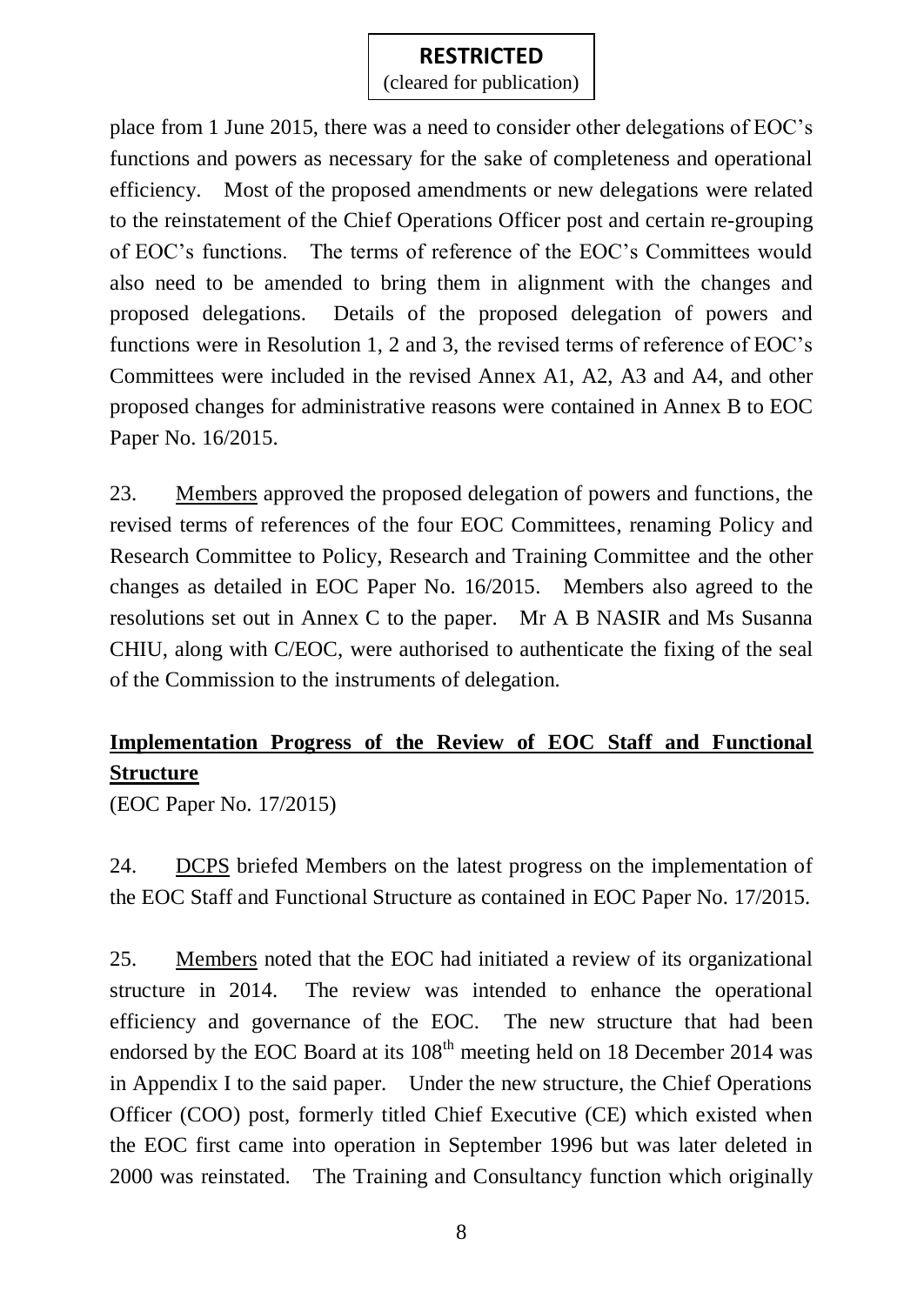(cleared for publication)

was part of the Corporate Communications and Training Unit would be grouped under Policy and Research Division for better synergy. The new Policy, Research and Training Division would be headed up by a Director in view of the increased accountability and responsibility. The ranking of other divisional heads remains unchanged when the new structure was in place but the D2 post in Corporate Planning and Services (formerly Planning and Administration) would be reverted to D1 level at an appropriate time. All newly created positions were to be filled by open recruitment.

26. Members noted that the Office had informed its housekeeping bureau, the Constitutional and Mainland Affairs Bureau (CMAB) and sought their comments on the proposed new structure. The CMAB had advised in April 2015 that they had no objection to the establishment of the COO post in the new structure, which was in line with the recommendation of the Audit Report 52. They would also provide subvention for this post as previously agreed. Accordingly, the Office had proceeded to fill the COO post through open recruitment, which was now in progress and the Administration and Finance Committee would be tasked to form a selection board for this recruitment with C/EOC as one of the members.

27. Members noted that on the other related and substantive changes particularly on the directorate posts in the EOC management, CMAB informed that they would need more time to consider them carefully. Since the other changes in the new structure did not require additional funding from the Government and the number of directorate posts in the new structure was the same as those when EOC was established in 1996, and also cost was neutral in implementing the new structure, the EOC Office would proceed with the recruitment of other newly created posts after a suitable candidate for the COO post was identified. Recruitment advertisement for the Director, Policy, Research and Training, a new post, had also been advertised.

28. Members also noted that C/EOC had written to all Board Members on 30 April 2015 suggesting that the effectiveness of the new structure be reviewed in two years by the EOC Board with external advisers after it has been implemented, and EOC's views be provided to the CAMB accordingly.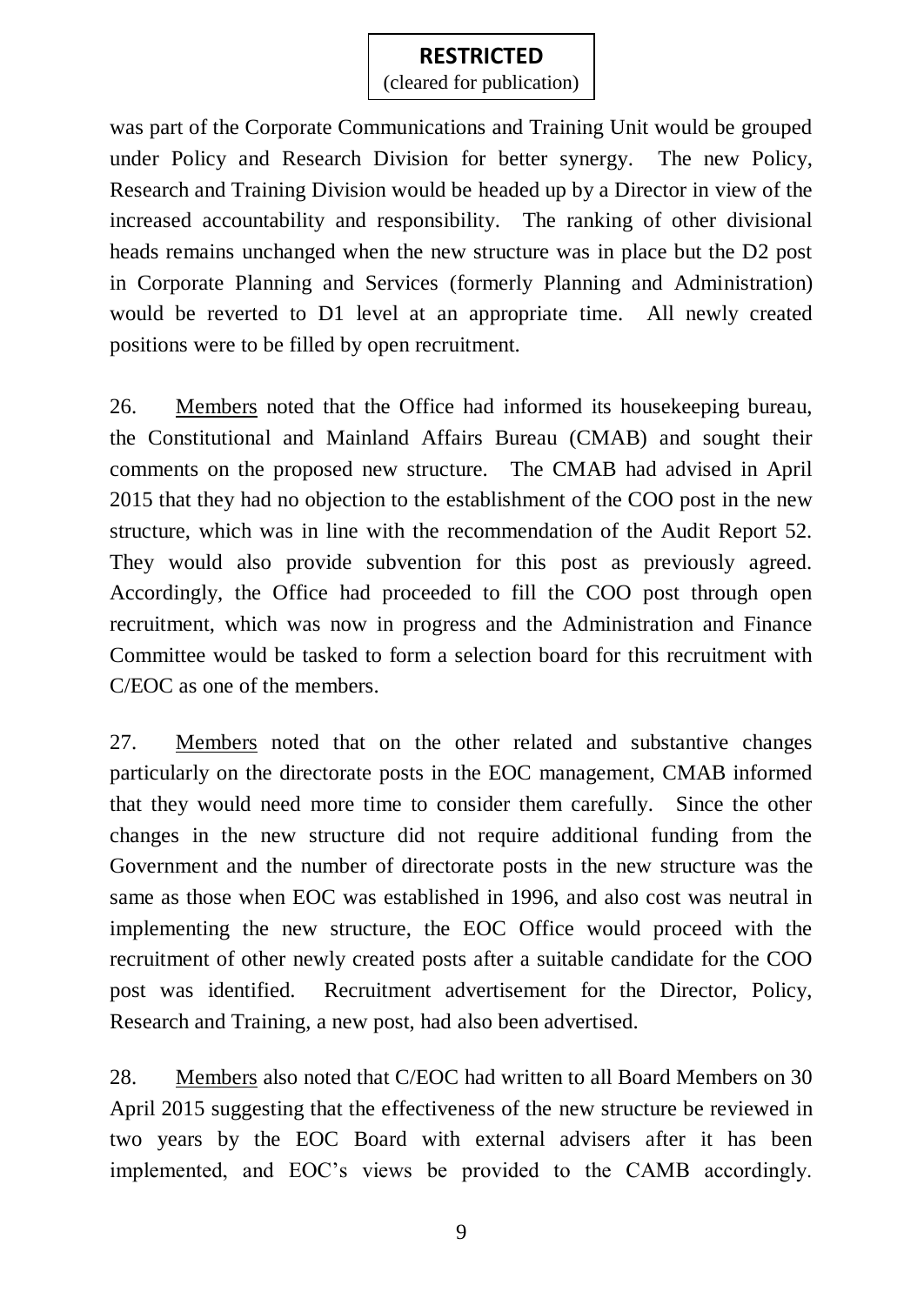(cleared for publication)

Members' advice on this review was to be sought in this meeting. With the reinstatement of the COO post, there was a need to clearly delineate the duties and authorities of C/EOC and the COO to achieve improved governance and operational efficiency. The proposed authorities of the Chairperson and the COO as well as delegation of powers were in Appendix II to EOC Paper No. 17/2015.

## *(Ms Elizabeth LAW left the meeting at this juncture)*

29. Members endorsed the proposed review of the new structure in two years and the proposed authorities of the Chairperson and the Chief Operations Officer as detailed in Appendix II to the said paper, other than the proposed approval authority for business hospitality expenses of the Chairperson. For better governance, Members agreed that if such expenses exceeded the general limits set for civil servants or considered out of the ordinary, the COO should seek advice from the Administration and Finance Committee.

## **Report of EOC's Financial Position as at 31 March 2015**

(EOC Paper No. 18/2015))

30. ACCT highlighted to Members the salient points contained in EOC Paper No. 18/2015 and the Summary of Report of EOC's Financial Position as at 31 March 2015 tabled.

31. Members noted that the paper reported on EOC's financial position as at fiscal year ended 31 March 2015 and presented information on income and expenditure versus the original budget for 2014/15, reserves position and capital account. Members also noted that there was a surplus of \$2.34M in the 2014/15 financial year. After taking into account the surplus of \$2.34M transferred to the reserves account, the balance of reserves as at 31 March 2015 was \$22.44M which was \$3.71M below the reserve ceiling of \$26.15M. On capital account, the one-off subvention of \$3M for promotion of the Race Discrimination and Sex Discrimination Ordinance and of \$0.23M for replacement of two servers had been received from the Government.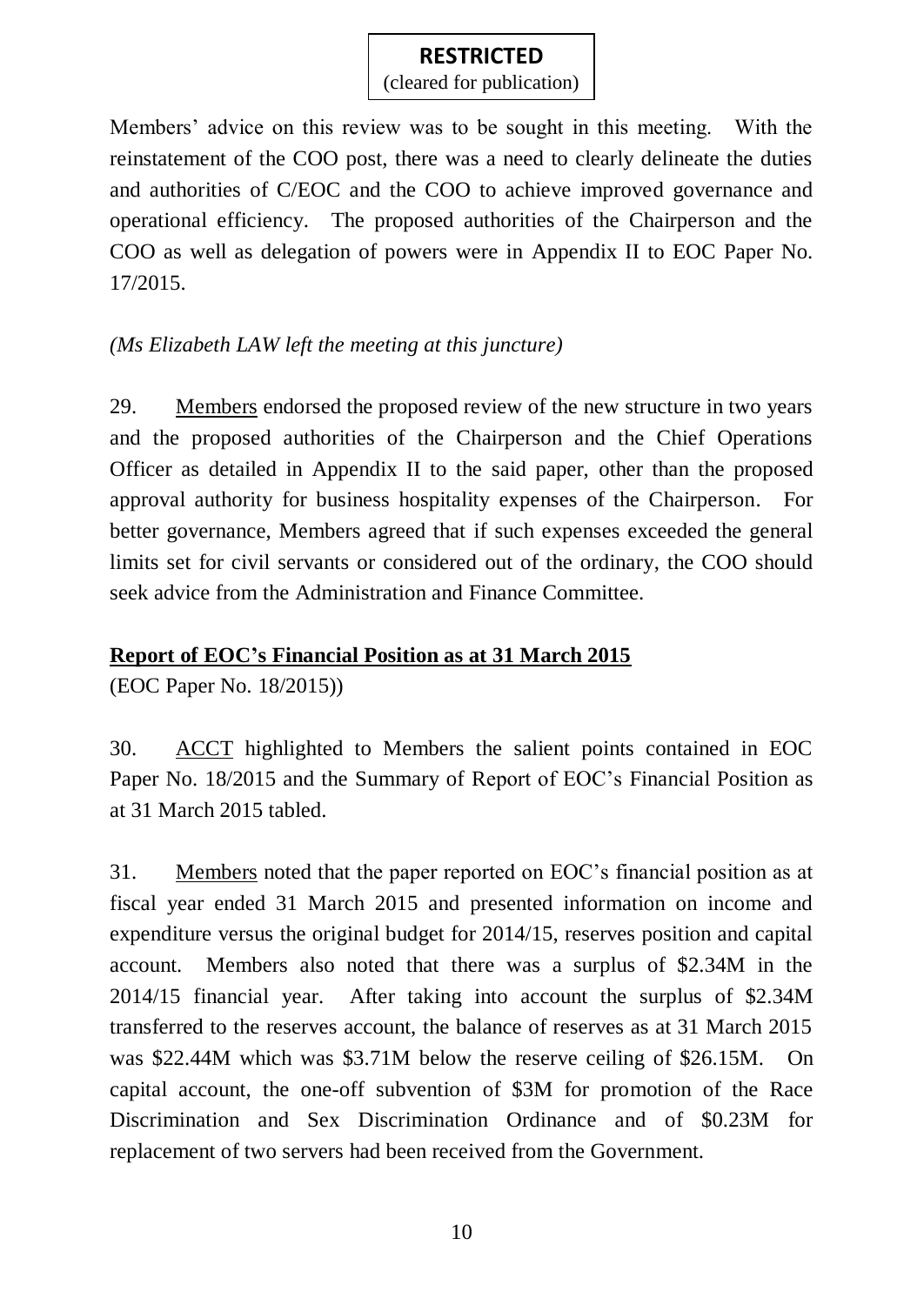(cleared for publication)

*(Ms Su-Mei THOMPSON left the meeting at this juncture.)*

## **V. Any Other Business**

## **Leasing of an Additional Office at Cityplaza Four**

(Paper tabled for discussion at the meeting)

32. C/EOC said there was a need of additional office space for the increased number of staff mainly due to the creation of the EM Unit (6 staff members) and the reinstatement of the Chief Operations Officer post. DCPS had informed Members of this AOB item and the need for Members' advice on 16 June 2015 via email. The paper tabled was to seek Members' approval on leasing an additional office at Cityplaza Four.

33. ACCT went through the important points contained in the paper tabled. Members noted that there was an office premises immediately available which suited EOC's need in Cityplaza Four. It is located at 13/F, Cityplaza Four and provides 1,810 sq ft gross office space at a monthly rental as stated in the EOC paper. Subject to Members' approval, the EOC Office would lease this additional office as soon as possible from 1 August 2015 with the leasing term to end on the same date as the existing office premises at Cityplaza Three, i.e. on 15 December 2017. The additional costs that would be incurred for leasing the additional office were detailed at paragraph 7 of the paper tabled.

34. Members noted that the CMAB has recently replied that they were unable to provide additional funding as they were required to deliver a cumulative total of 2% recurrent savings over three financial years (0% in 2015/16, 1% in 2016/17 and 1% in 2017/18), which were also applicable to the EOC unless there were unexpected changes in RAE guidelines. Nonetheless, the CMAB was supportive of the EOC in acquiring a permanent premises and has invited the EOC to resubmit the RAE bid in 2015/16 and would work with the GPA for vetting EOC's bid. Hopefully, when the Government's funding position could be relaxed and pending a decision on purchasing a permanent premises, they could provide additional funding to the EOC for meeting the office rental for both the existing and the additional office. Otherwise, the